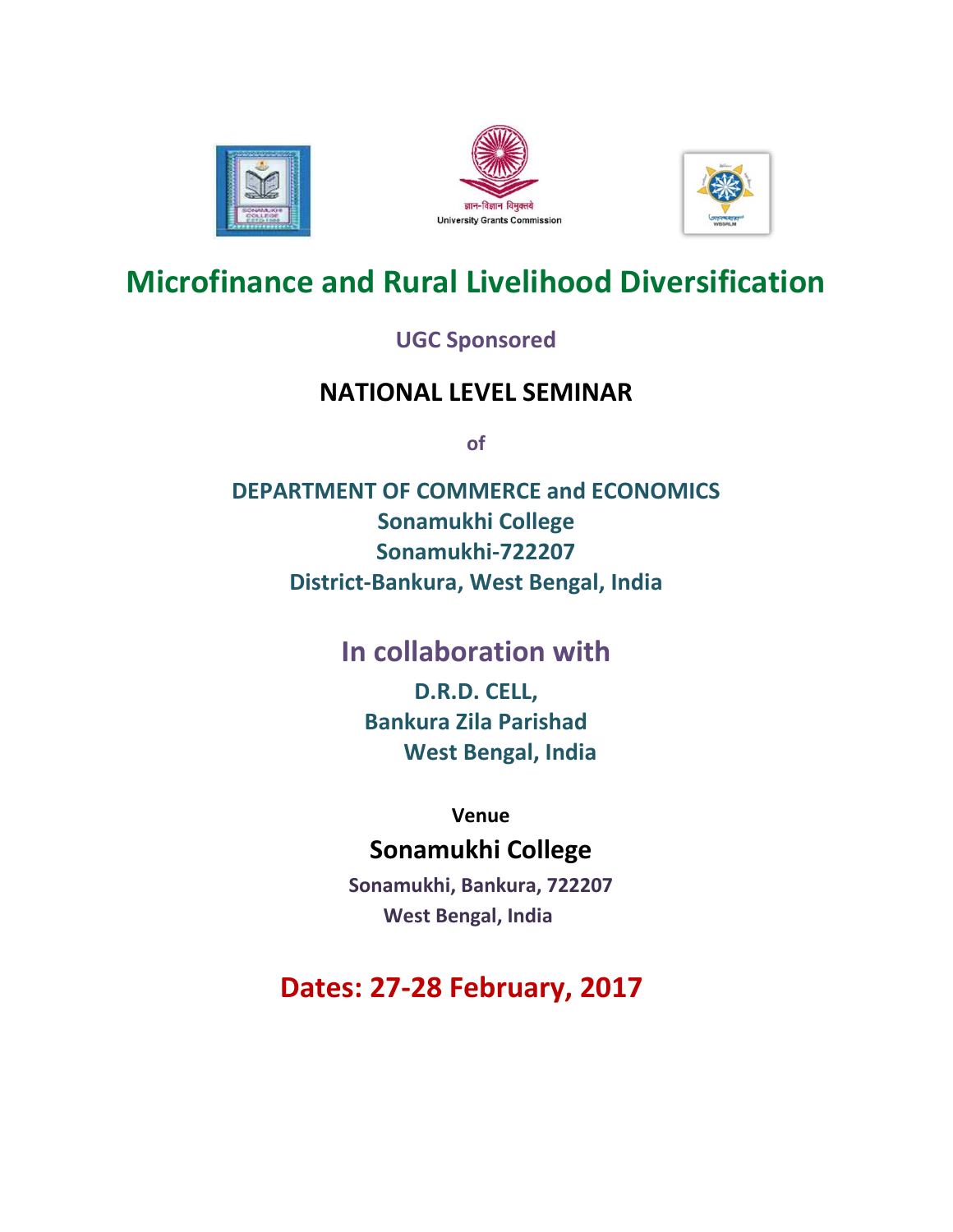## **Invitation for participation and registration**

### *Dear Sir/Madam,*

*I have the privilege to cordially invite you along with your colleagues to participate in the UGC sponsored National Level Seminar entitled "Microfinance and Rural Livelihood Diversification", organized jointly by Sonamukhi College and D.R.D. CELL, Bankura Zila Parishad. I am also to request you to present paper/poster in the Seminar. Abstract within 300 words along with the full paper may please be sent to the Organizing Secretary latest by 31st January, 2017 by email. Please participate and share your best feelings with us. Yours sincerely,* 

*President, Organizing committee Sonamukhi College Sonamukhi, Bankura*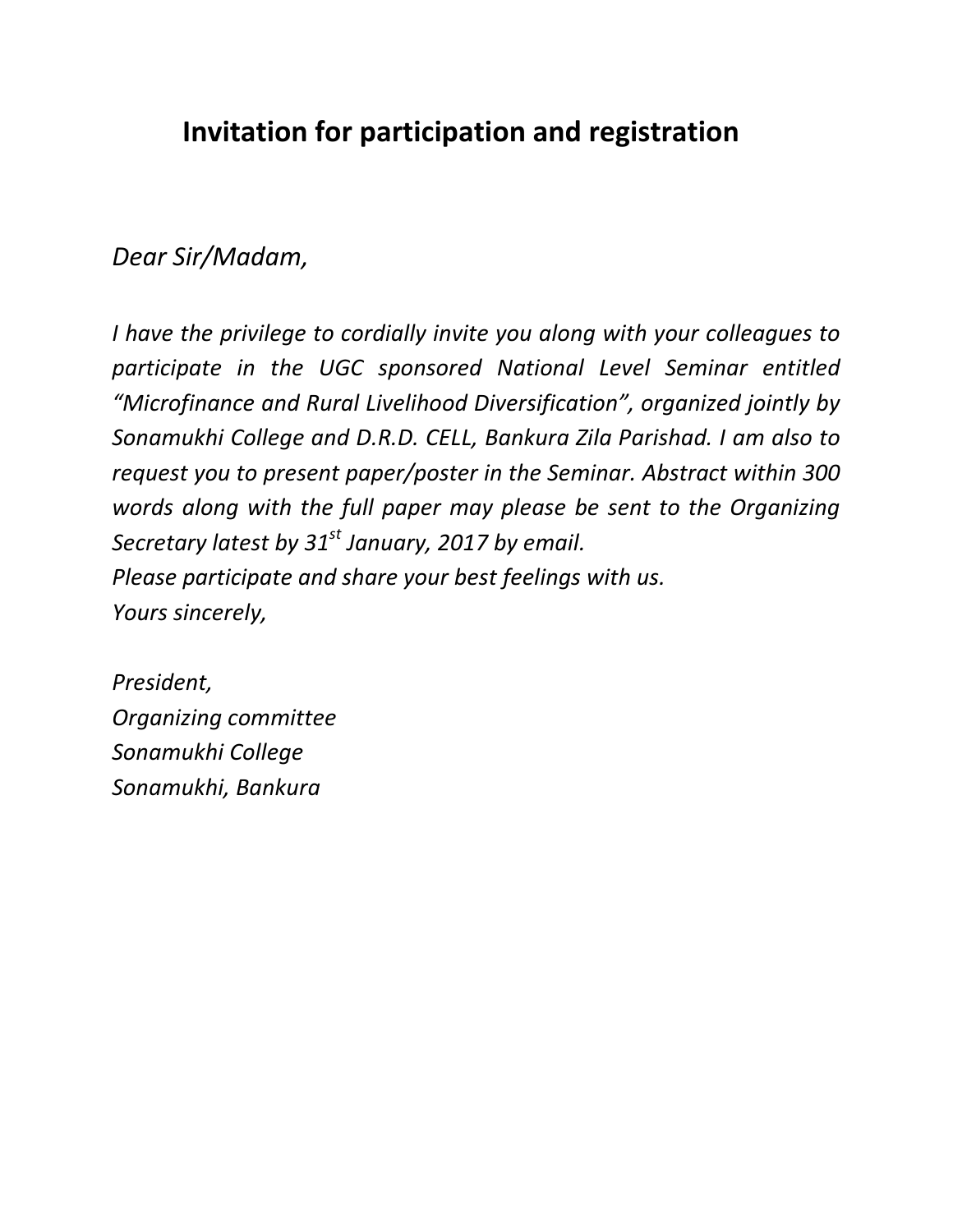## **A few Words about Sonamukhi College & Commerce and Economics Department**

Far away from the town of Bankura, Sonamukhi is a place of beautiful natural scenery and the home of many forest animals including the famous Jungle Fowl, Common Pea Fowl and Wild Boar in the surrounding deep forests. The much thicker and denser jungle of Sal-Palash-Piyal-Mohua tree is very attractive and colorful in February. Herd of Elephants has been seen occasionally in the adjacent forest because it is the migratory route of the creatures from very past. Established by Late Anantalal Patra, the founder Principal in 1966, with the hearty cooperation of local residents, Sonamukhi College is one of the degree colleges possessing its own identity in Bankura.

The Department of Commerce and Economics in this College were established in 1966 and has achieved a significant success. Under this background, the Department of Commerce and Economics are going to organize a UGC sponsored National Level Seminar entitled "Microfinance and Rural Livelihood Diversification."

#### **About the Seminar**

The basic problem of our rural area is problem of under employment rather than unemployment and it is high incidence of unemployment and underemployment among the economically weaker sections, viz. rural poor women, landless labour, marginal and small farmers. Microfinance programme has been able to create self-employment by entrepreneurship development in the grass-root rural areas and has helped to expand multiple livelihood system among landless and marginal households through promoting sustainable self-help group approach. Studies have shown that the microfinance programme is helpful for increasing employment, alleviation of poverty and empowerment of rural poor, especially women.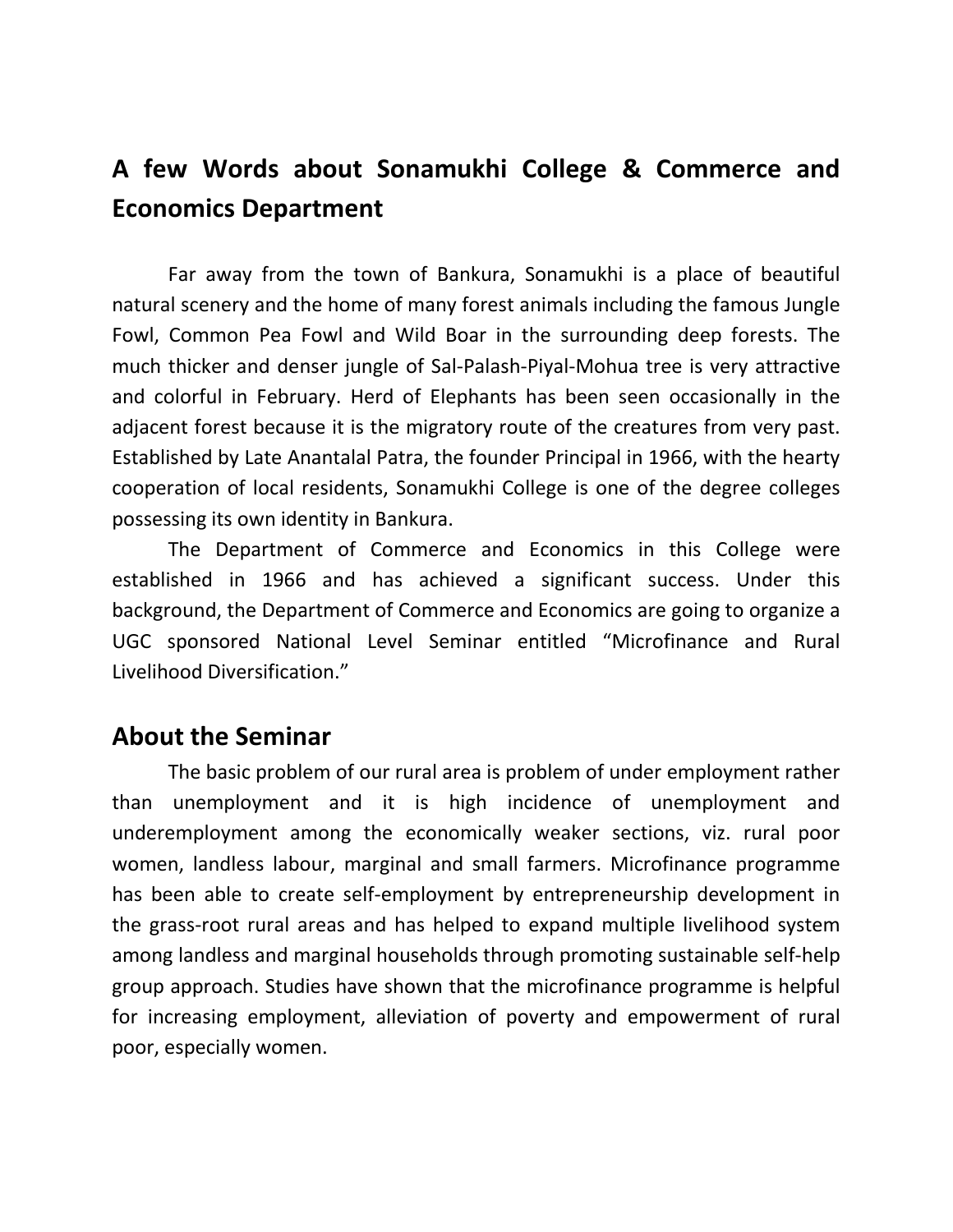Themes of this Seminar:

- **i) Women Empowerment: Emerging Issues and Challenges**
- **ii) Issues related to Rural Economy and Livelihood**
- **iii) Dynamics of Financial Inclusion & Entrepreneurship Development.**

### **Who can participate?**

Teachers, researchers, academicians, members of SHGs, government officials students from various fields, NGO members are welcome to participate and share their valuable knowledge.

## **ORGANIZING COMMITTEE**

**President**: Dr. Bappaditya Mandal, Principal, Sonamukhi College

**Convener**: Ratul Saha, Assistant Professor & Head, Department of Economics, Sonamukhi College

**Joint Convener**: Dr. Swapan Kumar Samanta, Asociate Professor & Head, Department of Commerce, Sonamukhi College

**Organizing Secretary**: Dr. Subir Kumar Chowdhury, Assistant Professor, Department of Commerce, Sonamukhi College

**Joint Secretary**: Project Director, DRD Cell, Bankura Zilla Parishad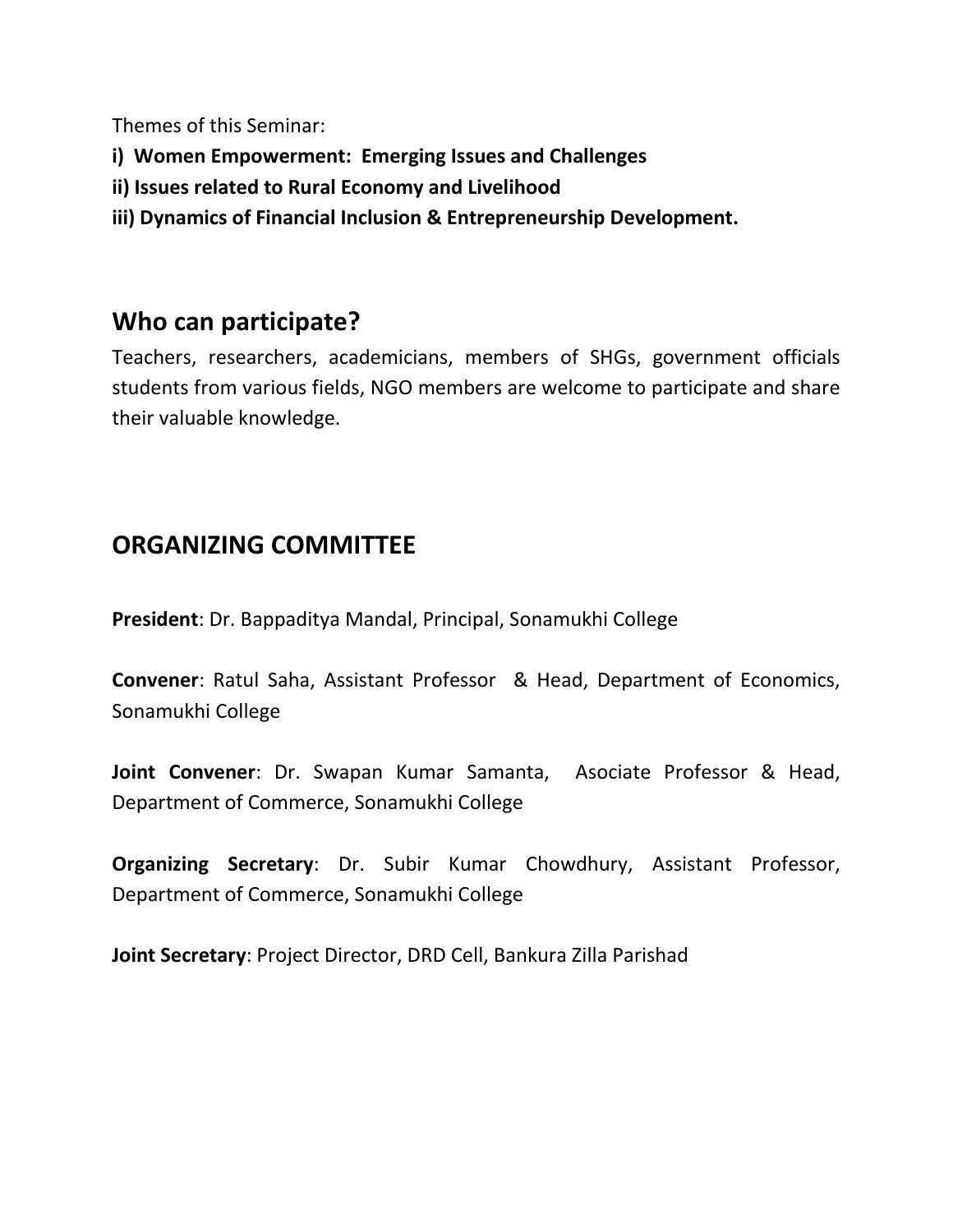## **REGISTRATION FEES**

| For Teachers:                | Rs. 500/- |
|------------------------------|-----------|
| <b>For Research Scholars</b> | Rs. 300/- |
| For Students and Others:     | Rs. 100/- |

(Participants are requested to inform within  $20<sup>th</sup>$  February, 2017 for accommodation if required. Also there are paid Hotels available at Sonamukhi and Bishnupur)

**Local attractions**: Dense Forests in Sonamukhi, Kochdihi and Bhula (2 km); Haranath-Kusumkumari & Manohar Das Temple (1km); Old Fort, ruins of Palace and Temples of Malla dynasty in Bishnupur (28 km).

## **Guidelines for Abstract/Full paper submission**:

Interested persons are requested to submit the abstract (within 500 words, 1.5 line spacing, Times New Roman set at font size 12, A4 sized paper, Title in Capital, Bold followed by the names of Author(s), their affiliations and email addresses) in M S Word file and through e-mail within  $31<sup>st</sup>$  January, 2017.

Posters should confirm to the suggested size of 1m x 0.75 m and include title, author (s) names and address for communication.

Full length paper must be submitted within  $15<sup>th</sup>$  February, 2017 for publication in the Proceedings having ISBN Number.

## **ROUTE**

#### **From Howrah:**

Avail Train to reach Bankura/ Bishnupur / Durgapur/ Burdwan from Howrah Rly. Stn. Buses are available to reach Sonamukhi College.